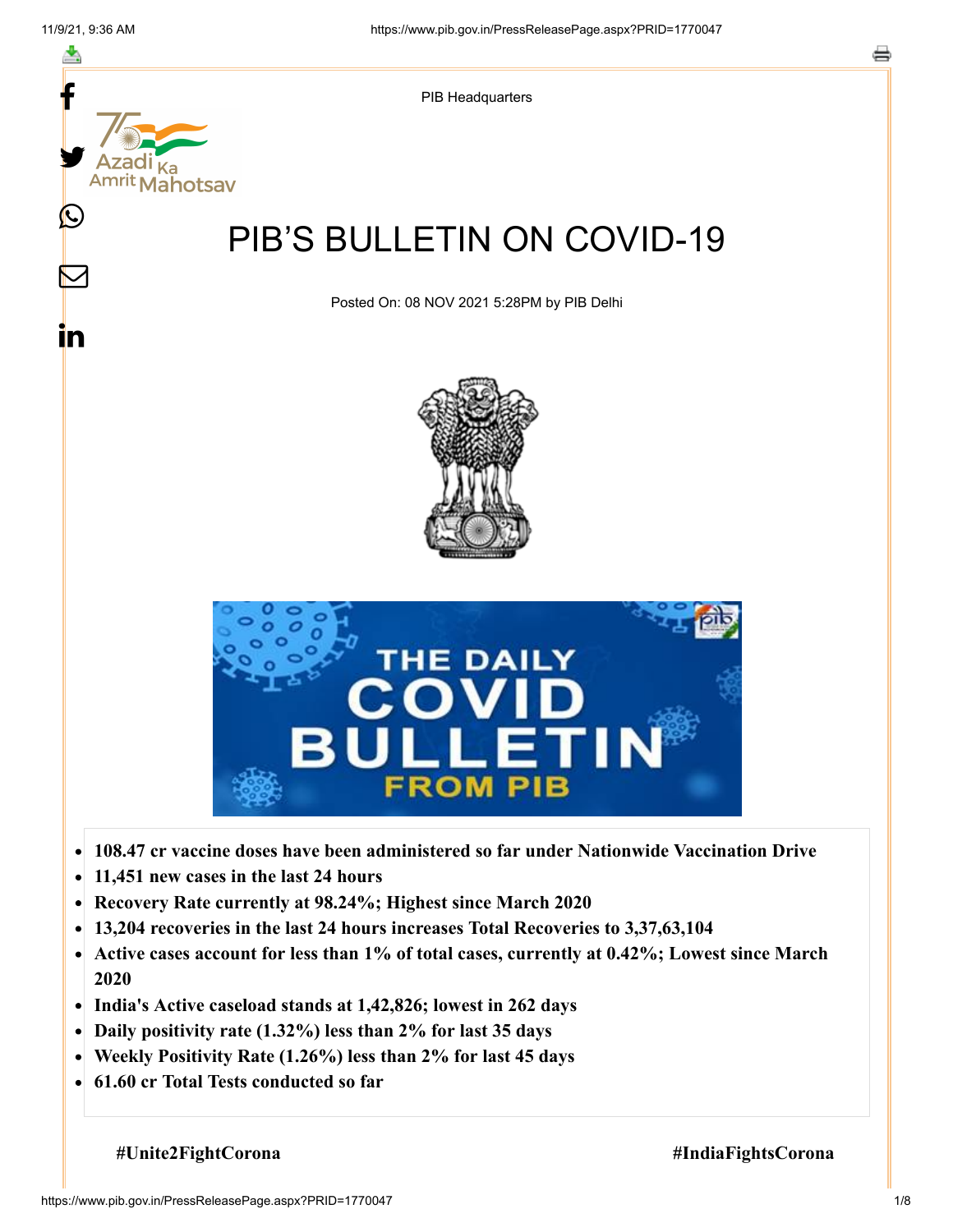f

y.

 $\bigcirc$ 

 $\boxtimes$ 

in

#### **PRESS INFORMATION BUREAU**

#### **MINISTRY OF INFORMATION & BROADCASTING**

#### **GOVERNMENT OF INDIA**

**Ministry of Information** and Broadcasting Sovernment of India



#IndiaFightsCorona

(As on 08th Nov, 2021)

COVID-19 **ACCINE** 

# **India's VACCINATION drive 108.47 CRORE crosses** mark of administered doses.

#We4Vaccine #LargestVaccinationDrive

O/COVIDNewsByMIB O/MIB\_India O/MIB\_Hindi O/inbministry O/inbministry

**@/mib\_india**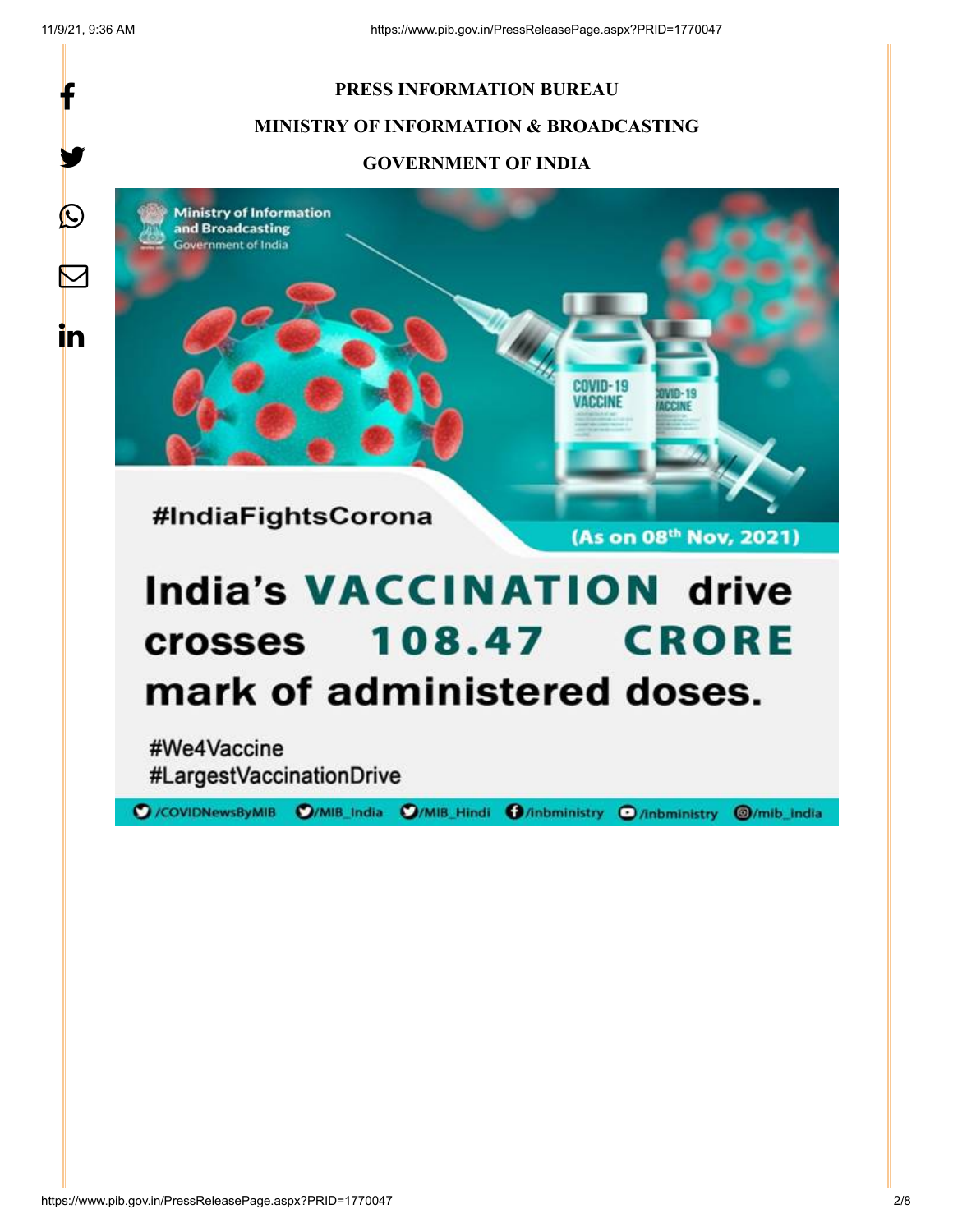.

11/9/21, 9:36 AM https://www.pib.gov.in/PressReleasePage.aspx?PRID=1770047



## **COVID-19 Update**

**India's Cumulative COVID-19 Vaccination Coverage exceeds 108.47 Cr**

**Recovery Rate currently at 98.24%**

**11,451 New Cases reported in the last 24 hours**

**India's Active Caseload(1,42,826) is lowest in 262 days**

**Weekly Positivity Rate (1.26%) less than 2% for last 45 days**

With the administration of **23,84,096** vaccine doses in the last 24 hours, India's COVID-19 vaccination coverage has exceeded **108.47 Cr (1,08,47,23,042)** as per provisional reports till 7 am today. This has been achieved through 1,09,98,126 sessions.

The break-up of the cumulative figure as per the provisional report till 7 am today include:

| <b>HCWs</b> | 1 <sup>st</sup> Dose | 1,03,79,606 |
|-------------|----------------------|-------------|
|             | $2nd$ Dose           | 92,69,660   |
| <b>FLWs</b> | $1st$ Dose           | 1,83,72,723 |
|             | $2nd$ Dose           | 1,60,37,946 |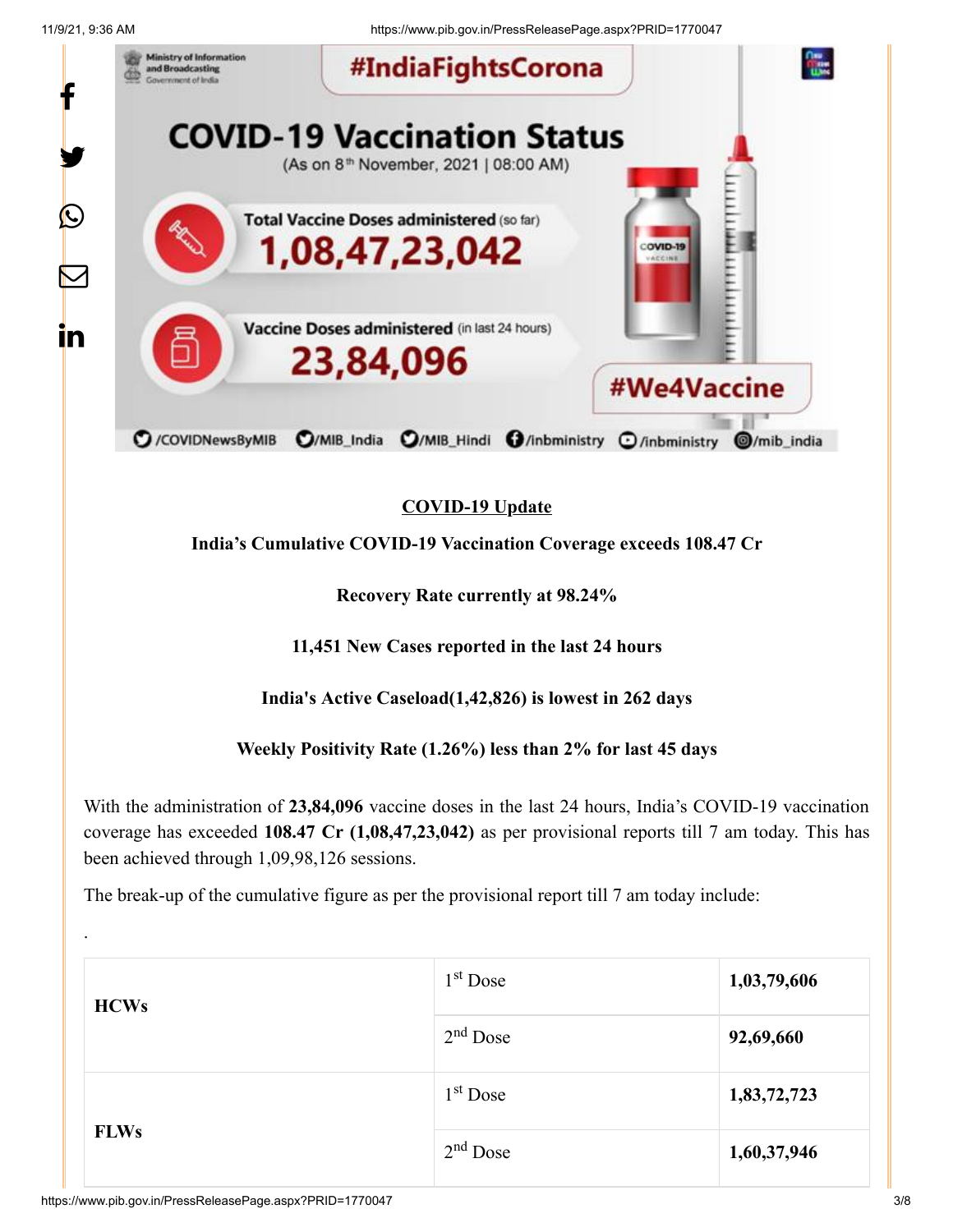| f                         |                       | 1 <sup>st</sup> Dose | 42, 45, 43, 385 |
|---------------------------|-----------------------|----------------------|-----------------|
|                           | Age Group 18-44 years | $2nd$ Dose           | 15, 14, 76, 624 |
| $\bigcirc$                |                       | 1 <sup>st</sup> Dose | 17,63,88,452    |
|                           | Age Group 45-59 years | $2nd$ Dose           | 9,93,34,705     |
| $\color{red}\nabla$<br>in | Over 60 years         | $1st$ Dose           | 11,06,32,907    |
|                           |                       | $2nd$ Dose           | 6,82,87,034     |
|                           | <b>Total</b>          |                      | 1,08,47,23,042  |

The recovery of **13,204** patients in the last 24 hours has increased the cumulative tally of recovered patients (since the beginning of the pandemic) to **3,37,63,104.**



Consequently, India's recovery rate stands at **98.24%**.

Sustained and collaborative efforts by the Centre and the States/UTs continue the trend of less than 50,000 Daily New Cases that is being reported for 134 consecutive days now.

**11,451 new cases** were reported in the last 24 hours.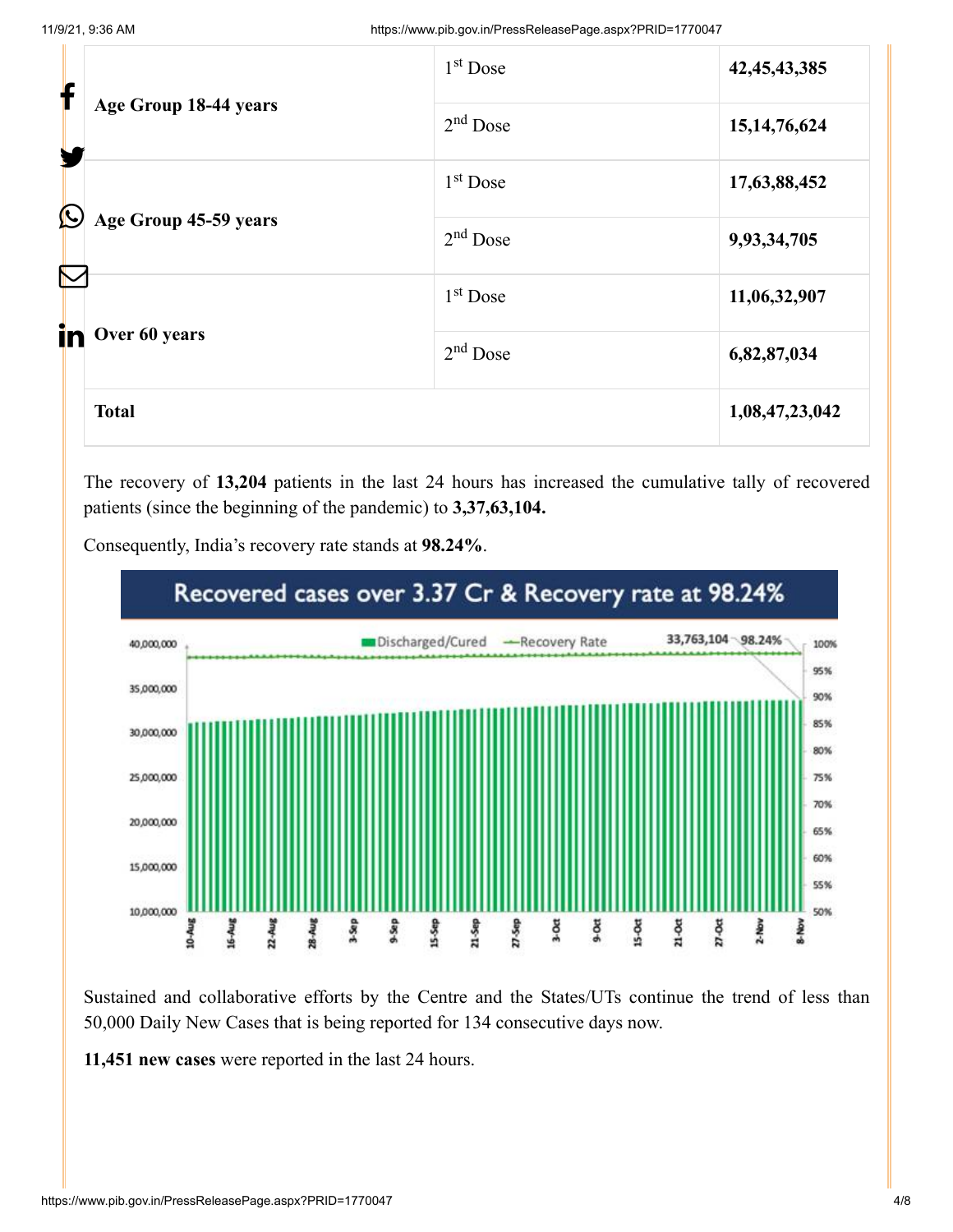11/9/21, 9:36 AM https://www.pib.gov.in/PressReleasePage.aspx?PRID=1770047



The Active Caseload is presently at **1,42,826 is lowest in 262 days.** Active cases presently constitute **0.42%** of the country's total Positive Cases, which **is lowest since March 2020.**



The testing capacity across the country continues to be expanded. The last 24 hours saw a total of8,70,058 tests being conducted. India has so far conducted over **61.60 Cr (61,60,71,949**) cumulative tests.

While testing capacity has been enhanced across the country, **Weekly Positivity Rate at 1.26% remains less than 2% for the last 45 days now.** The **Daily Positivity rate reported to be1.32%.** The daily Positivity rate has remained below2% for last 35 days and below 3% for 70 consecutive days now.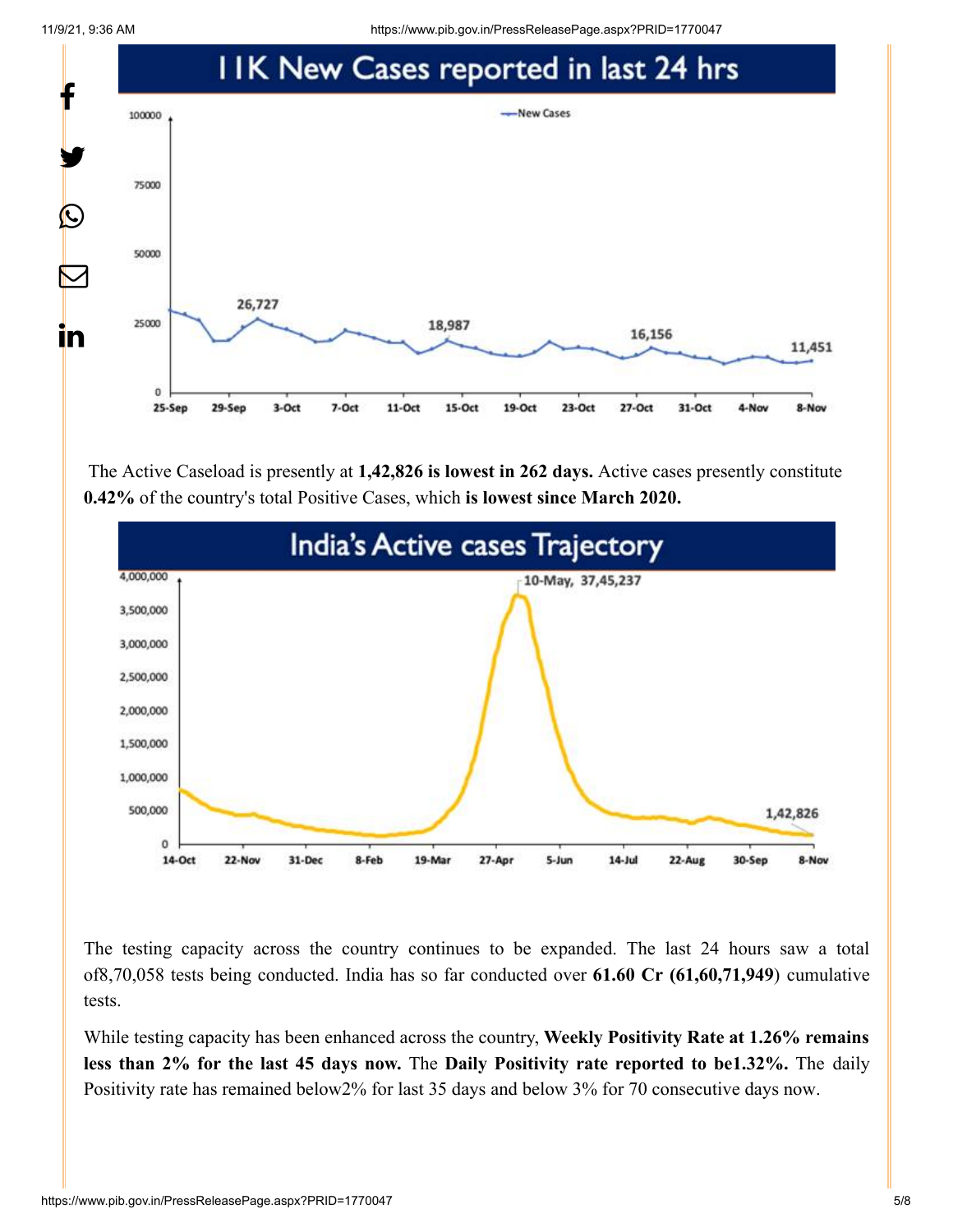

<https://pib.gov.in/PressReleasePage.aspx?PRID=1769939>

### **Update on COVID-19 Vaccine Availability in States/UTs**

### **More than 116 Crore vaccine doses provided to States/UTs**

#### **More than 15.6 Crore balance and unutilized vaccine doses still available with States/UTs**

The Union Government is committed to accelerating the pace and expanding the scope of COVID-19 vaccination throughout the country. The new phase of universalization of COVID-19 vaccination commenced from 21<sup>st</sup> June 2021. The vaccination drive has been ramped up through availability of more vaccines, advance visibility of vaccine availability to States and UTs for enabling better planning by them, and streamlining the vaccine supply chain.

As part of the nationwide vaccination drive, Government of India has been supporting the States and UTs by providing them COVID Vaccines free of cost. In the new phase of the universalization of the COVID19 vaccination drive, the Union Government will procure and supply (free of cost) 75% of the vaccines being produced by the vaccinemanufacturers in the country to States and UTs.

| <b>VACCINE DOSES</b>     | (As on 8 <sup>th</sup> November 2021) |
|--------------------------|---------------------------------------|
| <b>SUPPLIED</b>          | 1,16,59,92,955                        |
| <b>BALANCE AVAILABLE</b> | 15,60,08,496                          |

More than**116crore (1,16,59,92,955)** vaccine doses have been provided to States/UTs so far through Govt of India (free of cost channel) and through direct state procurement category.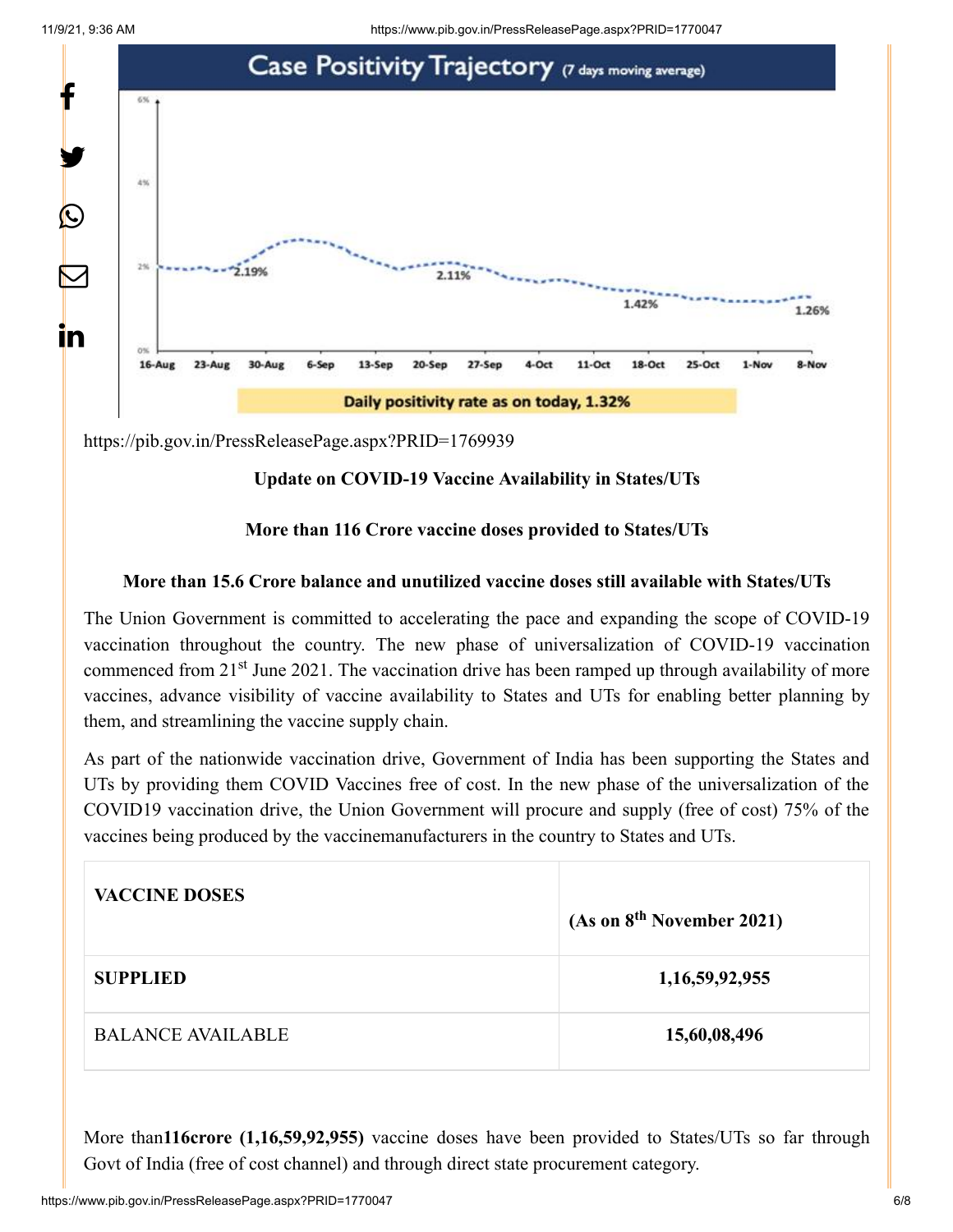y.

 $\Omega$ 

 $\mathbf \Xi$ 

in

More than **15.6 Cr (15,60,08,496)** balance and unutilized COVID Vaccine doses are still available with the States/UTs to be administered.

# **<https://pib.gov.in/PressReleasePage.aspx?PRID=1769938>** f

#### **Important Tweets**

[#IndiaFightsCorona](https://twitter.com/hashtag/IndiaFightsCorona?src=hash&ref_src=twsrc%5Etfw):

 $\Omega$ More than 23 lakh (23,84,096) vaccine doses administered in the last 24 hours.

 $\rightarrow$  Together we can win the battle against [#COVID19](https://twitter.com/hashtag/COVID19?src=hash&ref_src=twsrc%5Etfw)[.#We4Vaccine](https://twitter.com/hashtag/We4Vaccine?src=hash&ref_src=twsrc%5Etfw)[#LargestVaccinationDrive](https://twitter.com/hashtag/LargestVaccinationDrive?src=hash&ref_src=twsrc%5Etfw)[#Unite2FightCorona](https://twitter.com/hashtag/Unite2FightCorona?src=hash&ref_src=twsrc%5Etfw) [pic.twitter.com/E7YcbHqvAF](https://t.co/E7YcbHqvAF)

— #IndiaFightsCorona (@COVIDNewsByMIB) [November 8, 2021](https://twitter.com/COVIDNewsByMIB/status/1457618945825857541?ref_src=twsrc%5Etfw)

[#IndiaFightsCorona](https://twitter.com/hashtag/IndiaFightsCorona?src=hash&ref_src=twsrc%5Etfw):

[#COVID19](https://twitter.com/hashtag/COVID19?src=hash&ref_src=twsrc%5Etfw) UPDATE (As on 8th November, 2021)

✅11,451 new cases in the last 24 hours

✅Daily positivity rate reported to be 1.35%[#Unite2FightCorona](https://twitter.com/hashtag/Unite2FightCorona?src=hash&ref_src=twsrc%5Etfw) [#StaySafe](https://twitter.com/hashtag/StaySafe?src=hash&ref_src=twsrc%5Etfw)

1/4 [pic.twitter.com/dXY25qS7t3](https://t.co/dXY25qS7t3)

— #IndiaFightsCorona (@COVIDNewsByMIB) [November 8, 2021](https://twitter.com/COVIDNewsByMIB/status/1457643764432850945?ref_src=twsrc%5Etfw)

[#IndiaFightsCorona](https://twitter.com/hashtag/IndiaFightsCorona?src=hash&ref_src=twsrc%5Etfw):

[#COVID19](https://twitter.com/hashtag/COVID19?src=hash&ref_src=twsrc%5Etfw) UPDATE (As on 8th November, 2021)

✅11,451 new cases in the last 24 hours

✅Daily positivity rate reported to be 1.35%[#Unite2FightCorona](https://twitter.com/hashtag/Unite2FightCorona?src=hash&ref_src=twsrc%5Etfw) [#StaySafe](https://twitter.com/hashtag/StaySafe?src=hash&ref_src=twsrc%5Etfw)

1/4 [pic.twitter.com/dXY25qS7t3](https://t.co/dXY25qS7t3)

— #IndiaFightsCorona (@COVIDNewsByMIB) [November 8, 2021](https://twitter.com/COVIDNewsByMIB/status/1457643764432850945?ref_src=twsrc%5Etfw)